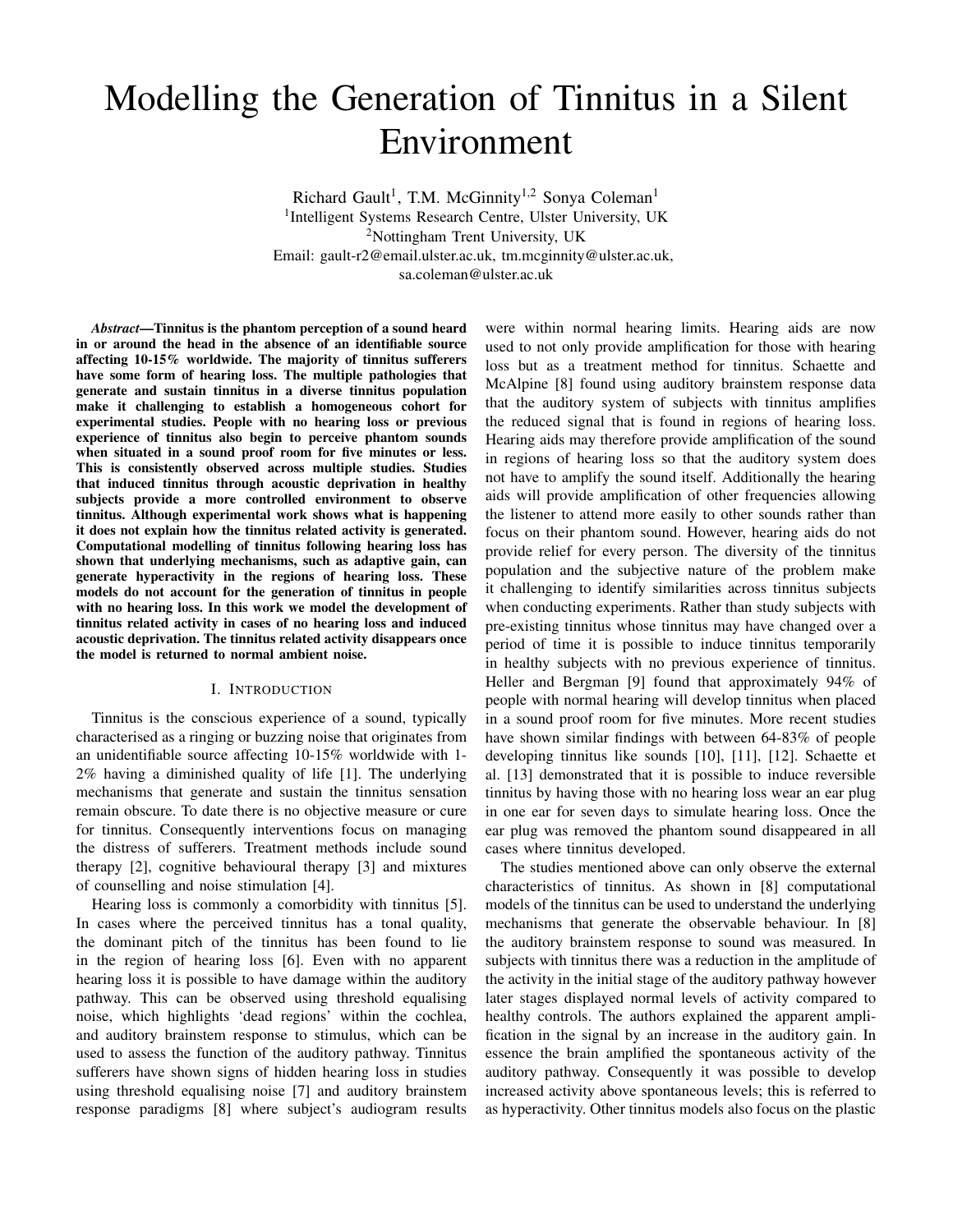changes that occur in the auditory system following hearing loss (see [14] for review). These models do not explain the occurrence of tinnitus with no hearing loss and in particular why phantom sounds are perceived when a person with normal hearing is placed in a sound proof room.

This paper presents preliminary work in the development of a phenomenological model of tinnitus that emulates basic tinnitus behaviour once someone with no hearing loss is placed in silence. Furthermore the tinnitus like behaviour disappears once normal environmental sounds are restored as observed in practice [13], [11], [12], [10].

The remainder of this paper is as follows: Section II outlines an overview of related research. In Section III we provide an outline of the experimental paradigm that will test our proposed model along with the parameters used. Section IV presents the results of the simulations. Sections V provides a summary of the conclusions along with a guide to the future development of this work.

#### II. BACKGROUND AND RELATED RESEARCH

## *A. Tinnitus related behaviour*

In 1953 Heller and Bergman [9] famously conducted a study wherein subjects were placed in a sound proof chamber that had an ambient noise of between 15-18dB. In total 94% subjects with normal hearing and no tinnitus experienced phantom sounds after minutes of being inside the chamber. In the same study, 73% of subjects from an additional group, who did have hearing loss, developed tinnitus within five minutes of acoustic deprivation. In this study it is unclear the precise wording of the instructions given to the participants. It is possible that subjects would expect to hear a sound given that they were asked to document any change of sound they experienced whilst in the sound proof room therefore increasing the likelihood of them perceiving a sound.

Further studies were inspired to investigate the possibility of introducing the anticipation or persuasion of an existing sound. Del Bo et al. [12] revisited the Heller and Bergman study and found that 83% of subjects with normal hearing experienced phantom sounds when placed in an sound proof room. Furthermore they introduced a false loudspeaker into the room and found that the number of subjects that reported hearing a phantom sound rose to 92% illustrating the influence of expectation. Tucker et al. [10] investigated the gender differences of those who develop tinnitus in silence. Although they found no significant difference between genders, 64% of subjects developed tinnitus after situated in a sound proof room for a number of minutes. The exact time needed for a phantom sound to develop is unknown. It would be challenging to introduce a timing element in to the studies mentioned without introducing anticipation. Knobel and Sanchez [11] investigated the influence of top down mechanisms generated from auditory attention. The paradigm consisted of three components where subjects were placed in a sound proof booth for five minutes and in every case subjects were asked to comment on any changes in the sound and light level. In one session the subject was asked to pay particular attention to any changes in the light that may or may not occur. In another they were asked to focus on any changes to the sound that may or may not occur and finally subjects were asked to complete a cognitive task; the classical logic puzzle towers of Hanoi. The highest prevalence of visual and auditory hallucinations occured during the visual and auditory tasks respectively. In every session it was the phantom sounds that were most common over visual perception, up to 68%. However when instructed to complete the cognitive task this value fell to approximately 20%. This showed the influence auditory attention can have on the emergence of tinnitus in a quiet environment. The cognitive task provided a distraction for subjects meaning they did not attend to low sound levels in the room. Treatment and intervention measures for tinnitus often work on developing distraction techniques to assist sufferers [15].

Schaette et al. [13] investigated acoustic deprivation via a different approach by having subjects with normal hearing and no previous experience of tinnitus wear an ear plug in one ear for a week attenuating sound by between 10 to 30dB. They found that 78% of subjects developed tinnitus. Once the ear plug was removed the phantom auditory perceptions went away. In this way it shows that the reduced stimulation received in the auditory system through hearing loss, or a hearing imbalance between ears, is substantial enough to induce an amplification in the auditory gain generating hyperactivity in regions of acoustic deprivation. This concept was reinforced with a computational model showing hyperactivity induced by adaptive gain.

### *B. The auditory system in changing sound levels*

The ear continually deals with dynamically changing environmental noise. Auditory neurons do not have the capacity to deal with the 120dB range of sound intensities that can be received by the ear. When placed in a sound proof chamber the ambient noise drops steeply from approximately 60dB to 15-18dB. To account for such changes in the sound intensity, the auditory system aims to stabilise the mean activity of the auditory pathway so that sound intensities appear relative to the volume of the ambient noise [16]. This phenomena has been shown in various stages of the auditory system including the auditory midbrain [17] and auditory nerve [18]. Wen et al. [18] found that adapting the activity of auditory nerve fibres around the mean sound intensity and the mean firing rate can model biological behaviour as observed in animal studies. The significance of this adaptation is thought to be the key in neural encoding of sound levels. Reducing the range of intensities the auditory system is tuned to deal with at a particular time allows for higher resolution and better discrimination between the sound levels of the environment around us that is dynamically changing. Although this concept has been used to model empirical data [18], [19], [20] the underlying mechanisms that facilitate this stabilisation of volume are unknown.

## III. METHODOLOGY

In this section we define the auditory nerve and learning rules for the dynamic range adaptation of the auditory periph-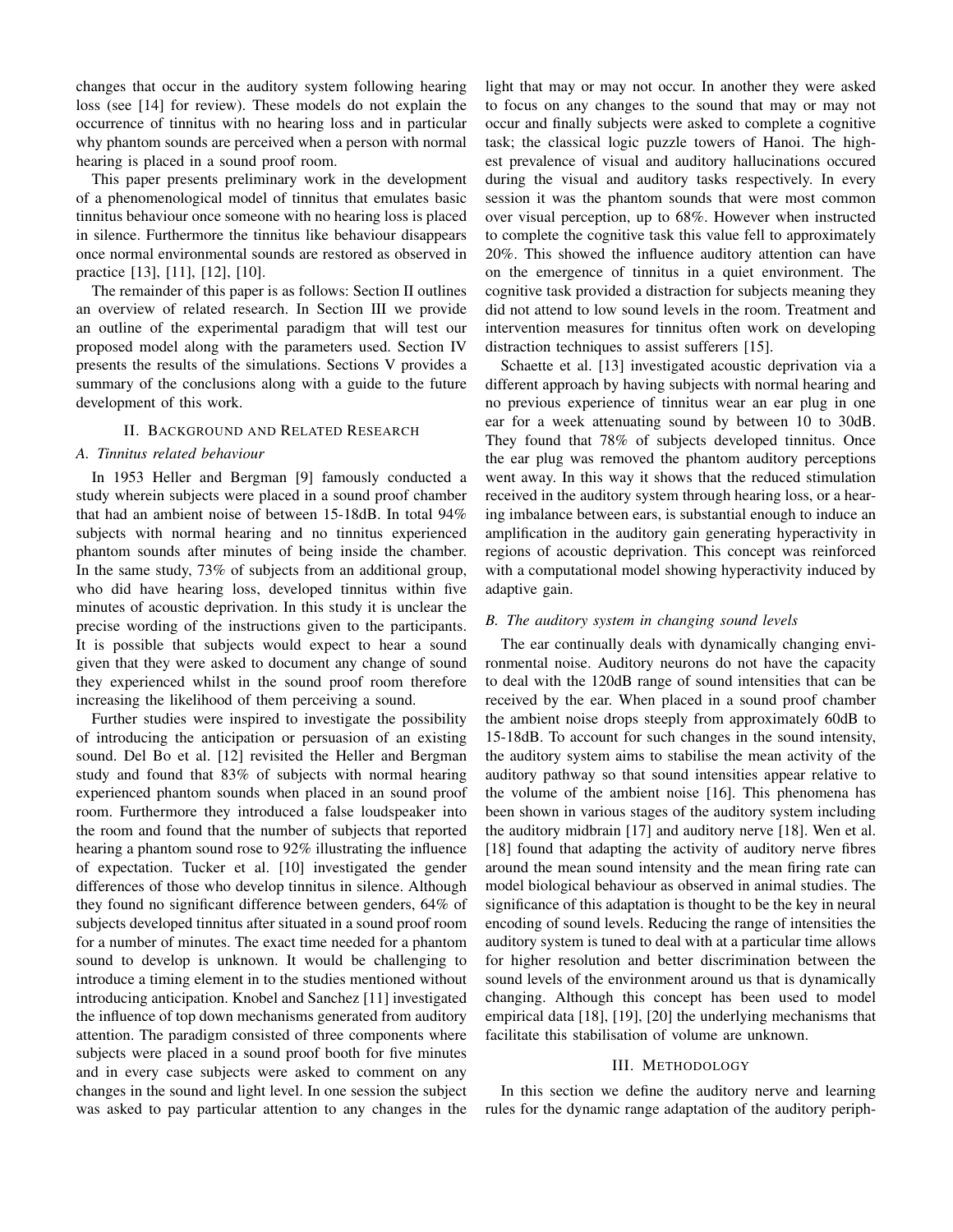TABLE I TERMS FOR AUDITORY NERVE FIRING RATE

| Term                                           | Meaning                                                    | Value                                       |
|------------------------------------------------|------------------------------------------------------------|---------------------------------------------|
| $\begin{array}{c} f_{sp} \ f_{th} \end{array}$ | Spontaneous firing rate<br>Sound intensity threshold       | 50Hz<br>0dB                                 |
| $f_{max}$<br>$P_{sp}$                          | Maximum firing rate<br>Probability of spontaneous activity | 250Hz<br>$\int_{-\ln f}^{I_{th}} p_I(x) dx$ |

ery that will comprise our proposed model.

## *A. Modelling the auditory nerve*

The auditory nerve fibre is modelled as a function of the sound intensity at the nerve fibres characteristic frequency [21]. A Gaussian probability density function  $p_I(I)$  for a sound intensity  $I$  is given by

$$
p_I\left(I\right) = \frac{\exp\left(\frac{\left(I-\mu\right)^2}{2\sigma^2}\right)}{\sqrt{2\pi\sigma^2}}\tag{1}
$$

where the mean  $\mu = 40$ dB and the standard deviation  $\sigma =$ 15dB.

The firing rate of the auditory nerve fibre is assumed to be independent of the characteristic frequency. The firing rate of the auditory nerve fibre for a given sound intensity  $I$  is defined as

$$
f(I) = \begin{cases} f_{sp} & \text{for } I < I_{th} \\ f_{sp} + (f_{max} - f_{sp}) \frac{\int_{I_{th}}^{I} p_I(x) dx}{1 - P_{sp}} & \text{otherwise.} \end{cases} \tag{2}
$$

Table I outlines the terms used in this calculation along with the parameter values used in simulations.

#### *B. Dynamic range adaptation*

Figure 1 is a schematic illustrating how dynamic range adaptation modules modulate the sound intensity and firing rate of the auditory nerve fibre. Sound intensity, I, enters the model and is adjusted relative to the previous sounds heard. The sound intensity is then adjusted towards the mean intensity denoted  $\mu$ . The rate at which the intensity stabilises to the mean rate is controlled by  $\eta_1$ . Similarly the firing rate is calculated with the current sound intensity input, the effective intensity  $I_e$ , and adjusted to tend towards the mean firing rate  $f$ . Finally the signal is passed through a positive half-rectifier to ensure the firing rate  $f_{out}$  is not negative.

*a) Sound intensity adaptation:* The sound intensity I that stimulates the auditory nerve at time  $t$  is adapted relative to the previous intensities that have stimulated the ear. The sound intensity relative to the previous sound intensity is given by

$$
I_{rel}(t) = I(t) - I(t-1)I_e(t-1)
$$
 (3)

where the effective sound intensity,  $I_e$ , is given by

$$
I_{e}(t) = \eta_{1} \left( \mu - I_{rel}(t) \right) + I_{rel}(t). \tag{4}
$$

Here  $\eta_1 = 0.25$  is the learning or adaptation rate and  $\mu$  is the mean sound intensity as before. The effective intensity,  $I_e$ , is the input to the firing rate adaptation module.

*b) Firing rate adaptation:* The second stage of the dynamic range adaptation uses the mean firing rate of the auditory nerve fibres to stabilise the firing rate of the auditory nerve over time. The mean firing rate of the auditory nerve is calculated by

$$
\bar{f} = P_{sp}f_{sp} + \frac{1}{2}(1 - P_{sp})(f_{max} + f_{sp}).
$$
 (5)

Using the values outlined in Table I gives a mean firing rate is 145Hz which is achieved with a sound intensity of  $\mu = 40$ dB. To calculate the firing rate after adaptation, the firing rate,  $f(I_e)$ , is first calculated according to equation (2). The firing rate is then updated using the rule

$$
f(I) = \eta_2 \left( \bar{f} - f\left( I_e \right) \right) + f\left( I_e \right) \tag{6}
$$

where the adaptation rate is controlled by  $\eta_2 = 0.25$ . To ensure that the firing rate is non-negative a positive half-rectifier is applied to the signal such that

$$
f_{out} = [f]_{+} = \max(0, f). \tag{7}
$$

#### *C. Accounting for attention*

The top down mechanisms that control auditory sensitivity are poorly understood but are thought to be responsible for controlling auditory attention. In this work we facilitate the influence of top down mechanisms as modelling attention is beyond the scope of this paper. We introduce additional scalars  $A_1$  and  $A_2$  in a multiplicative sense with  $\eta_1$  and  $\eta_2$  respectively transforming equations (4) and (6) into

$$
I_e^{(A)} = A_1 \eta_1 (\mu - I_{rel}(t)) + I_{rel}(t)
$$
 (8)

and

$$
f^{(A)}(I) = A_2 \eta_2 \left( \bar{f} - f\left( I_e \right) \right) + f\left( I_e \right). \tag{9}
$$

In this approach we set  $A_1$  and  $A_2$  to be 0 when attention is away from the information coming into the auditory nerve and 1 otherwise. These parameters are included so that in future work the attention can be modelled in a more sophisticated way.

#### *D. Simulations*

The proposed model was implemented using MATLAB 2013a (Mathworks Inc, Natick, MA). The same stimulus was used in every paradigm. A train of sound intensities is fed into the model simulating seven minutes of sound in time steps of 1 second. The first minute consists of continuous stimulation at 55dB equivalent to the volume of general speech. This is followed by 3 minutes of quiet or silence (15dB) simulating a person inside a sound proof room. The final three minutes consist of continuous sound at 55dB representing a person coming out of acoustic deprivation and back to normal environmental noise of people speaking. Four paradigms were used to test the behaviour of the proposed model:

- 1) Dynamic range adaptation with  $A_1 = A_2 = 1$ ,
- 2) Adaptive firing rate with suppressed sound intensity adaptation i.e  $A_1 = 0, A_2 = 1$ ,
- 3) Adaptive sound intensity with suppressed adaptive firing rate i.e  $A_1 = 1, A_2 = 0$ ,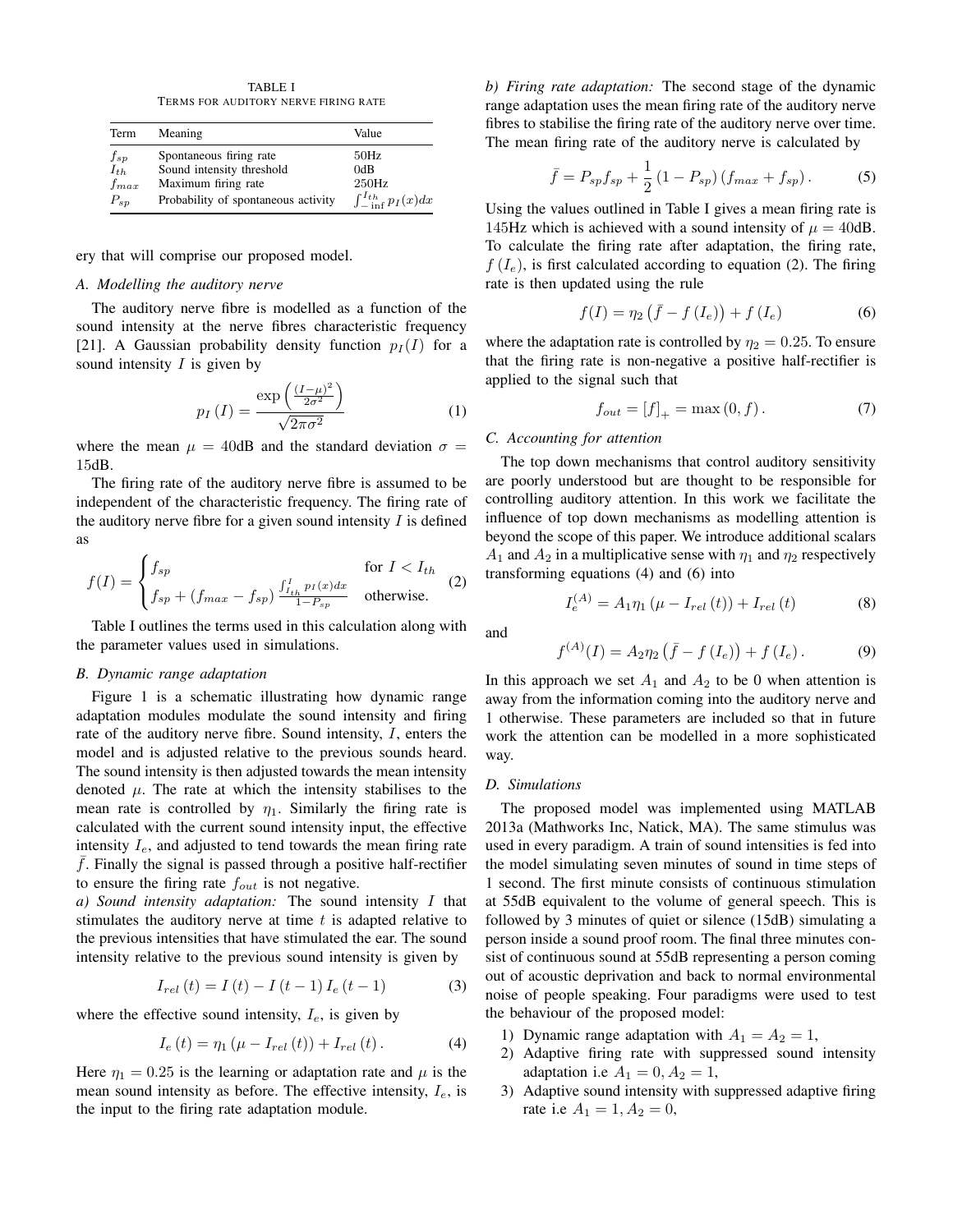

Fig. 1. The two adaptation modules provide stabilisation of the sound intensity and firing rate about their respective steady states. The final module represents a positive half-rectifier.

4) Suppression of both forms of adaptation setting  $A_1 =$  $A_2 = 0$  to simulate no attention to the information contained in the auditory nerve.

## IV. RESULTS

The following sections outline the results of the four paradigms investigated This section concludes with a brief discussion of the findings.

*a) Paradigm 1:* In this simulation we set the attention parameters  $A_1 = A_2 = 1$ . Figure 2b shows the effective firing rate over the simulation period. As the model is subjected to the same volume for a sustained period of time (between 60 seconds and 240 seconds and 241 seconds to the end) the effective sound intensity returns to its steady state. Additionally the firing rate adaptation causes a subsequent modulation towards the mean firing rate (Figure 2c). The result means that during the period of silence, despite the sound intensity being 15dB the firing rate is above the spontaneous rate; hyperactivity indicative of tinnitus. The perceived loudness is proportional to the firing rate of the auditory nerve fibres firing rate [22]. Therefore the increase in auditory nerve activity gives rise to an increase in the loudness perceived.

*b) Paradigm 2:* In this simulation we set the attention parameters  $A_1 = 0$  and  $A_2 = 1$ . Figure 3b shows that the effective firing rate does not change while the parameter  $A_1$ suppresses the adaptation. However the firing rate adaptation causes hyperactivity during the period of silence (Figure 3c). *c) Paradigm 3:* With attention parameters  $A_1 = 1$  and  $A_2 = 0$ we simulated suppression of the firing rate adaptation. Figure 4b shows that the effective sound intensity modulates over time tending towards the mean sound intensity while the parameter  $A_2$  suppresses the firing rate adaptation. Despite the suppression the already increased sound intensity causes hyperactivity during the period of silence (Figure 4c).

*d) Paradigm 4:* Figure 5 shows the how the effective sound intensity and firing rate do not change from their natural levels when simulating a lack of attention towards the characteristic frequency. Consequently no hyperactivity is developed (Figure 5c).





(b) The effective sound intensity of the input after the initial stage of adaptation. The mean sound intensity is marked with a dotted line.



(c) The firing rate of the auditory nerve after both sound intensity and firing rate adaptation. The mean firing rate is marked with a dotted line.

Fig. 2. Hyperactivity in the auditory nerve during the period of reduced sound intensity between 61 and 120 seconds.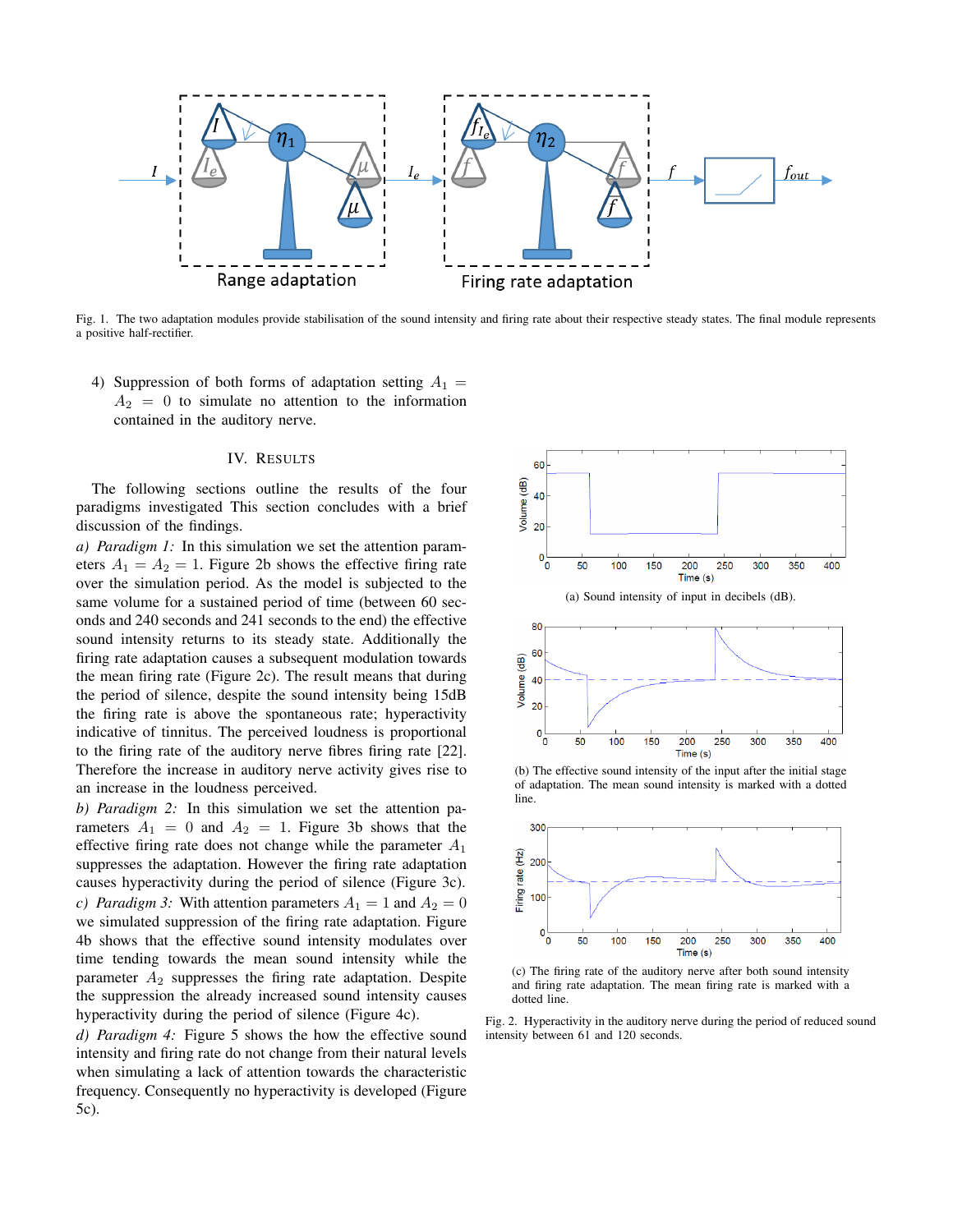

(b) Effective sound intensity (without sound intensity adaptation).





Fig. 3. Increased auditory nerve activity during silence even with no increase in effective sound intensity.



(b) Effective sound intensity (with sound intensity adaptation).



<sup>(</sup>c) Auditory nerve firing rate (without firing rate adaptation)





(b) Effective sound intensity (without sound intensity adaptation)



(c) Auditory nerve firing rate (without firing rate adaptation)



## *A. Discussion*

*a) Hyperactivity generated in silence:* In three of the simulations, seen in Figures 2c, 3c and 4c, hyperactivity developed within minutes of acoustic deprivation onset. The resultant firing rate activity corresponds to that of approximately 40dB of sound despite the true levels being 15dB. Therefore this activity would generate a more noticeable effect and a phantom sound would be perceived. The only paradigm to display no hyperactivity occurred when simulating a lack of attention. This is to be expected from empirical results [11]. The main difference between the first paradigm, where full dynamic range adaptation was allowed to modulate both the sound intensity and firing rate, and paradigms two and three, where only one modulation affected the outcome, was how the firing rate returned to its stable state. The resultant dual adaptation produces a hyper-excitation of the auditory nerve (roughly 120 seconds into stimulation) as would be expected in a biological system (Figure 2c). Without this dual adaptation there is no hyper-excitation as shown in Figures 3c and 4c. Thus the the dual adaptation is necessary to mimic biological behaviour.

*b) Tinnitus related activity disappears when normal sound levels are restored:* When normal ambient noise of 55dB is reinstated on the fourth minute an effective increase of 40dB in the sound intensity causes a steep jump in the auditory nerve firing rate (Figure 2c). It should be noted that the firing rate in response to 55dB when coming out of silence is significantly more than the firing rate before the silence. Consequently the ambient noise would be perceived as louder than the equivalent volume at the beginning of the simulation. The firing rate then begins to reduce to an average level in response to the sustained input of 55dB. Over time as the effective volume

drops by only 15dB it is reasonable to assume that there would not be a noticeable change in the environmental noise and consequently normally activity is resumed at this point.

#### V. CONCLUSION AND FUTURE WORK

Tinnitus has consistently appeared in people with normal hearing once subjected to acoustic deprivation [9], [10], [12], [11], [13]. To date the generation of tinnitus behaviour has not been modelled for cases of acoustic deprivation and normal hearing. Our results show that dynamic range adaptation used to stabilise the mean sound intensity and mean firing rate over time can develop hyperactivity in the auditory system in periods of acoustic deprivation. Additionally this behaviour goes away once normal environmental levels are restored. Our work also shows the requirement for the dual adaptation of relative sound intensity and firing rate adaptation to mimic the steady state recovery of a biological system.

This paper deals with the adaptation of a healthy auditory system in response to acoustic deprivation. This does not account for the generation of tinnitus following hearing damage as modelled in other works (for example, see [14] for a review). Future work is aimed at extending this model to include the generation of tinnitus in both acoustic deprivation and no hearing loss as well as hearing loss and normal environmental noise levels. This work has contributed a new temporal element to previous auditory nerve models that have been used to model tinnitus [21]. According to this model, and in agreement of experimental work [9], the generation of tinnitus behaviour occurs on a time scale of minutes once acoustic deprivation has been induced. The precise timing of tinnitus onset following acoustic deprivation is not known and

Fig. 4. Increased auditory nerve activity during silence despite no firing rate adaptation.